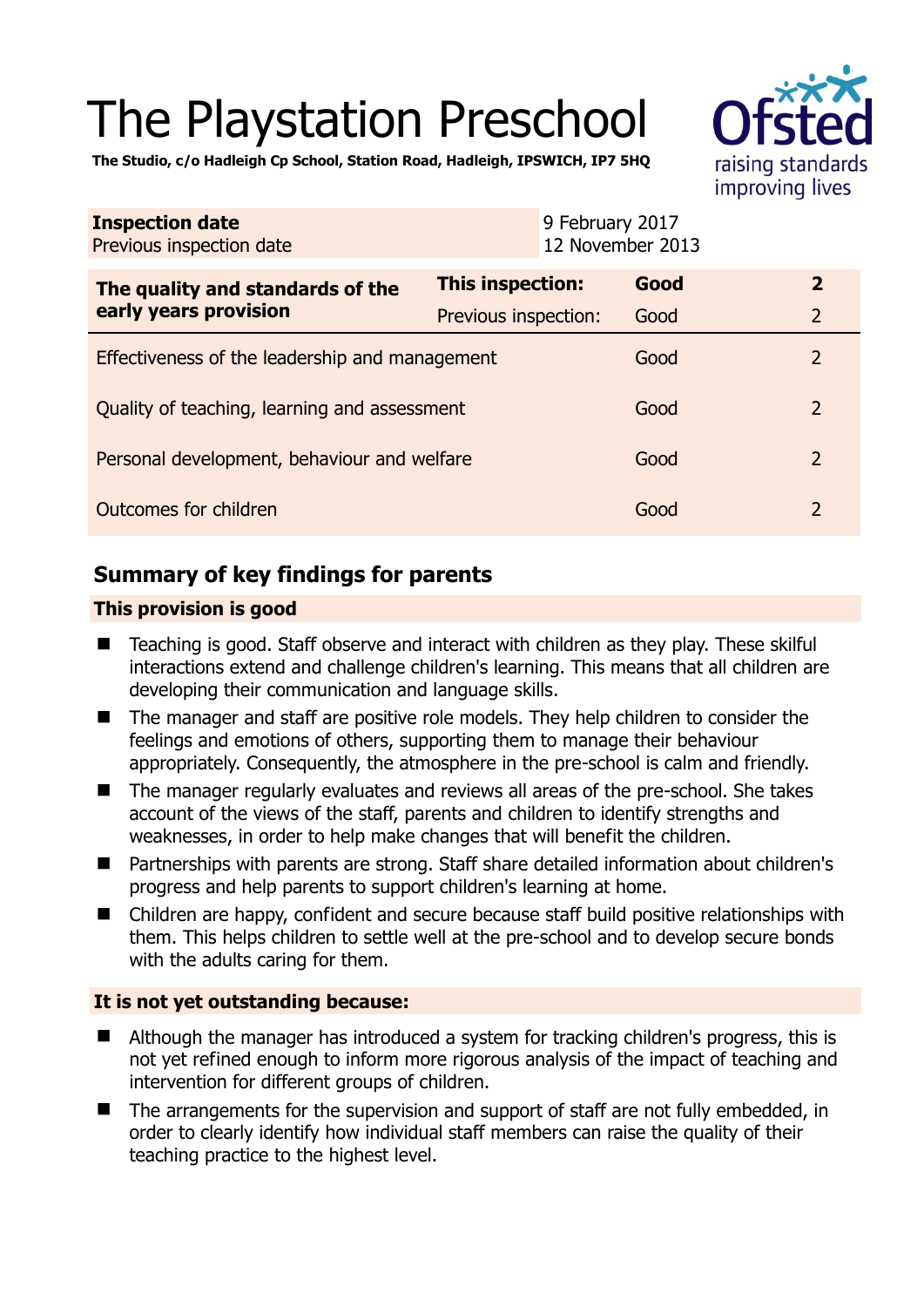# **What the setting needs to do to improve further**

## **To further improve the quality of the early years provision the provider should:**

- refine the tracking of children's progress, in order to inform more rigorous analysis of the impact of teaching and intervention for different groups of children
- $\blacksquare$  enhance the current arrangements for staff support and supervision, and identify ways to raise the already good standard of teaching practice to an even higher level, in order to promote excellent outcomes for children.

### **Inspection activities**

- The inspector observed the quality of teaching during activities indoors and outdoors, and assessed the impact this has on children's learning.
- The inspector spoke with staff and children during the inspection.
- The inspector completed a joint observation with the manager.
- The inspector held a meeting with the manager. She looked at relevant documentation and evidence of the suitability of staff working in the pre-school.
- The inspector spoke to a number of parents during the inspection and took account of their views.

#### **Inspector**  Jemma Hudson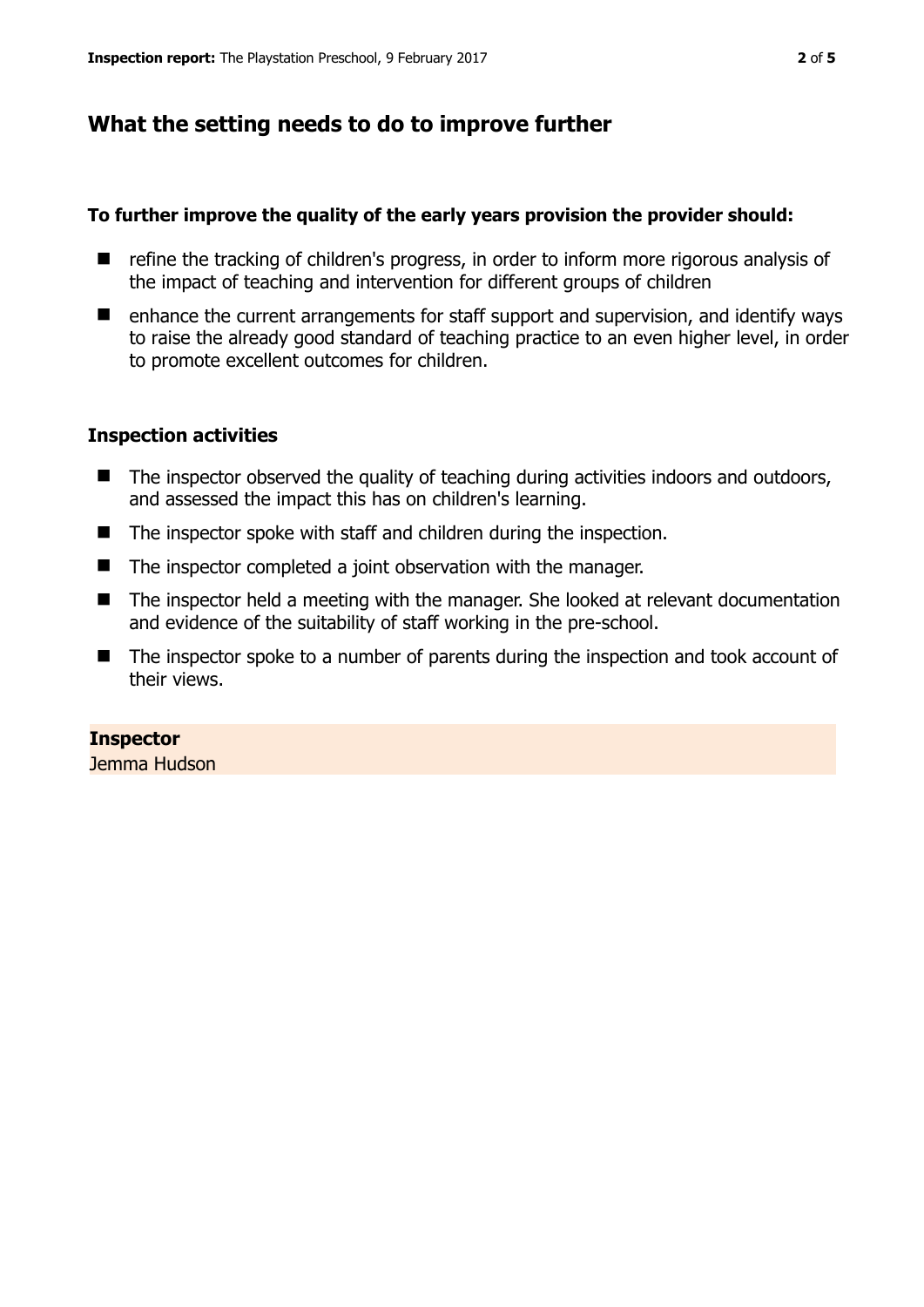# **Inspection findings**

## **Effectiveness of the leadership and management is good**

Safeguarding is effective. The manager and staff have a good understanding of the procedures that they should follow if they have concerns about a child's welfare. They take effective action to protect children's health, safety and well-being, and staff supervise children well. The manager and staff reflect on their practice regularly, and identify and target areas for improvement. For example, recent training has enhanced staff's skills in providing an effective environment for two-year-old children. Partnerships with parents are effective and provide consistency for children. The manager monitors the educational programmes and she has recently introduced a new assessment system, in order to improve the accuracy of children's assessments even further. Parents are well informed about their child's learning and they are happy with the care that their children receive.

## **Quality of teaching, learning and assessment is good**

Staff know the children well and have a good knowledge of how children learn. They use their observations and assessments to plan effectively for children's next steps in learning. The quality of teaching is consistently good throughout the pre-school. Children enjoy both leading their own play and taking part in activities guided by adults. Staff promote children's communication and language development well because their interactions with children are strong. They talk to children and consistently use open-ended questioning to challenge and extend their thinking. Staff provide a range of interesting and stimulating resources in the indoor and outdoor environments. Timely interventions by staff ensure that all children's needs are appropriately met and that children develop the skills and attributes needed to support their move on to school.

## **Personal development, behaviour and welfare are good**

Children are happy and secure; they develop good relationships with the staff and their peers. An effective key-person system ensures that the individual needs of each child and their family are met. Children are treated as individuals and with respect. Staff speak to them calmly, reminding children about expectations for behaviour as required. This helps them understand how to manage their own behaviour and to make friends. Staff help children to understand about risk and how to keep themselves safe. For example, staff provide gentle safety reminders as children construct a wall with large building blocks. Children develop an understanding of healthy lifestyles. They enjoy regular fresh air and exercise in the outdoor area.

# **Outcomes for children are good**

All children make good progress from their starting points. Children are well settled and develop good attitudes to learning. They show increasing independence in making decisions and select what they want to play with from the well-organised resources. Children look at books, happily exploring them on their own or with others. They enjoy building with magnetic blocks and comparing the height of the towers they have made. Children's personal, social and emotional development are supported well. They develop friendships and become confident communicators. Children learn the key skills they need in readiness for school.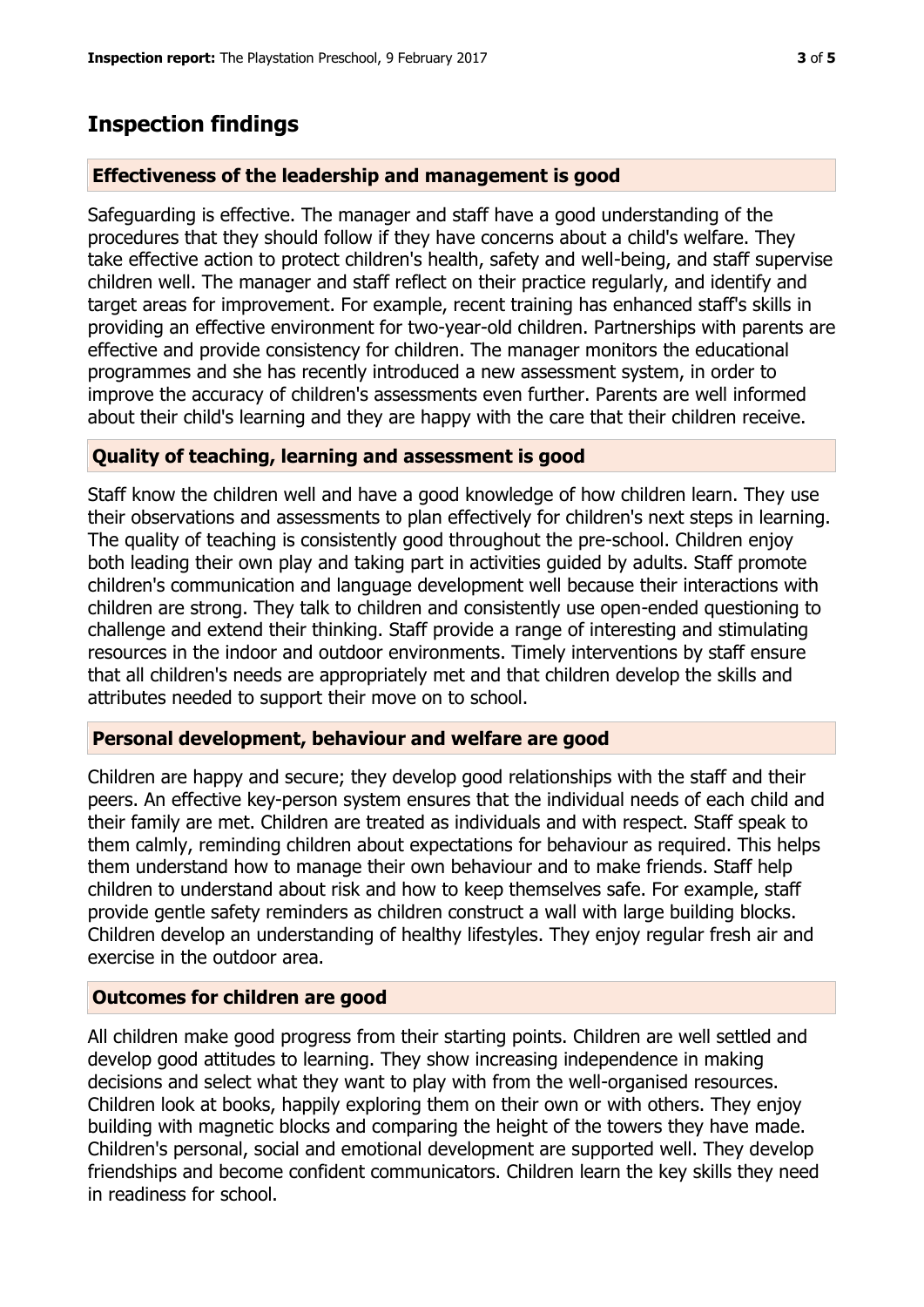# **Setting details**

| Unique reference number                             | EY292798                                  |  |
|-----------------------------------------------------|-------------------------------------------|--|
| <b>Local authority</b>                              | <b>Suffolk</b>                            |  |
| <b>Inspection number</b>                            | 1064627                                   |  |
| <b>Type of provision</b>                            | Full-time provision                       |  |
| Day care type                                       | Childcare - Non-Domestic                  |  |
| <b>Registers</b>                                    | Early Years Register                      |  |
| Age range of children                               | $0 - 5$                                   |  |
| <b>Total number of places</b>                       | 26                                        |  |
| <b>Number of children on roll</b>                   | 65                                        |  |
| <b>Name of registered person</b>                    | The Playstation Preschool Group Committee |  |
| <b>Registered person unique</b><br>reference number | RP523464                                  |  |
| Date of previous inspection                         | 12 November 2013                          |  |
| <b>Telephone number</b>                             | 01473 824271                              |  |

The Playstation Preschool was registered in 2001. The pre-school employs seven members of childcare staff. Of these, two hold appropriate early years qualifications at level 2, four hold level 3, and one holds early years professional status. The pre-school opens Monday to Friday during term time. Sessions are from 8.30am until 3.30pm. The pre-school provides funded early education for two-, three- and four-year-old children.

This inspection was carried out by Ofsted under sections 49 and 50 of the Childcare Act 2006 on the quality and standards of provision that is registered on the Early Years Register. The registered person must ensure that this provision complies with the statutory framework for children's learning, development and care, known as the early years foundation stage.

Any complaints about the inspection or the report should be made following the procedures set out in the guidance 'Complaints procedure: raising concerns and making complaints about Ofsted', which is available from Ofsted's website: www.gov.uk/government/organisations/ofsted. If you would like Ofsted to send you a copy of the guidance, please telephone 0300 123 4234, or email enquiries@ofsted.gov.uk.